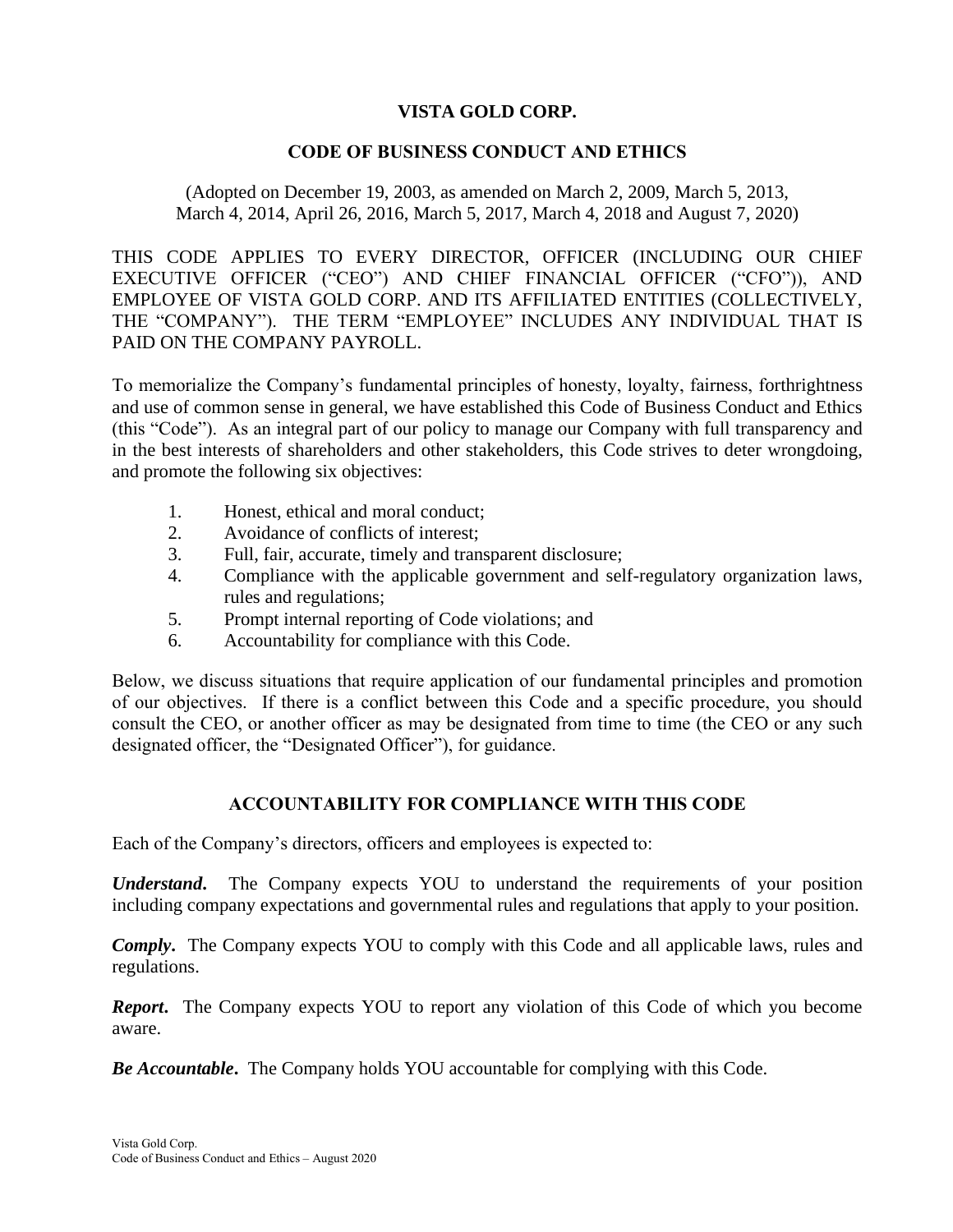# **TABLE OF CONTENTS**

Appendix - Certificate of Ethics for the Chief Executive Officer and Chief Financial Officer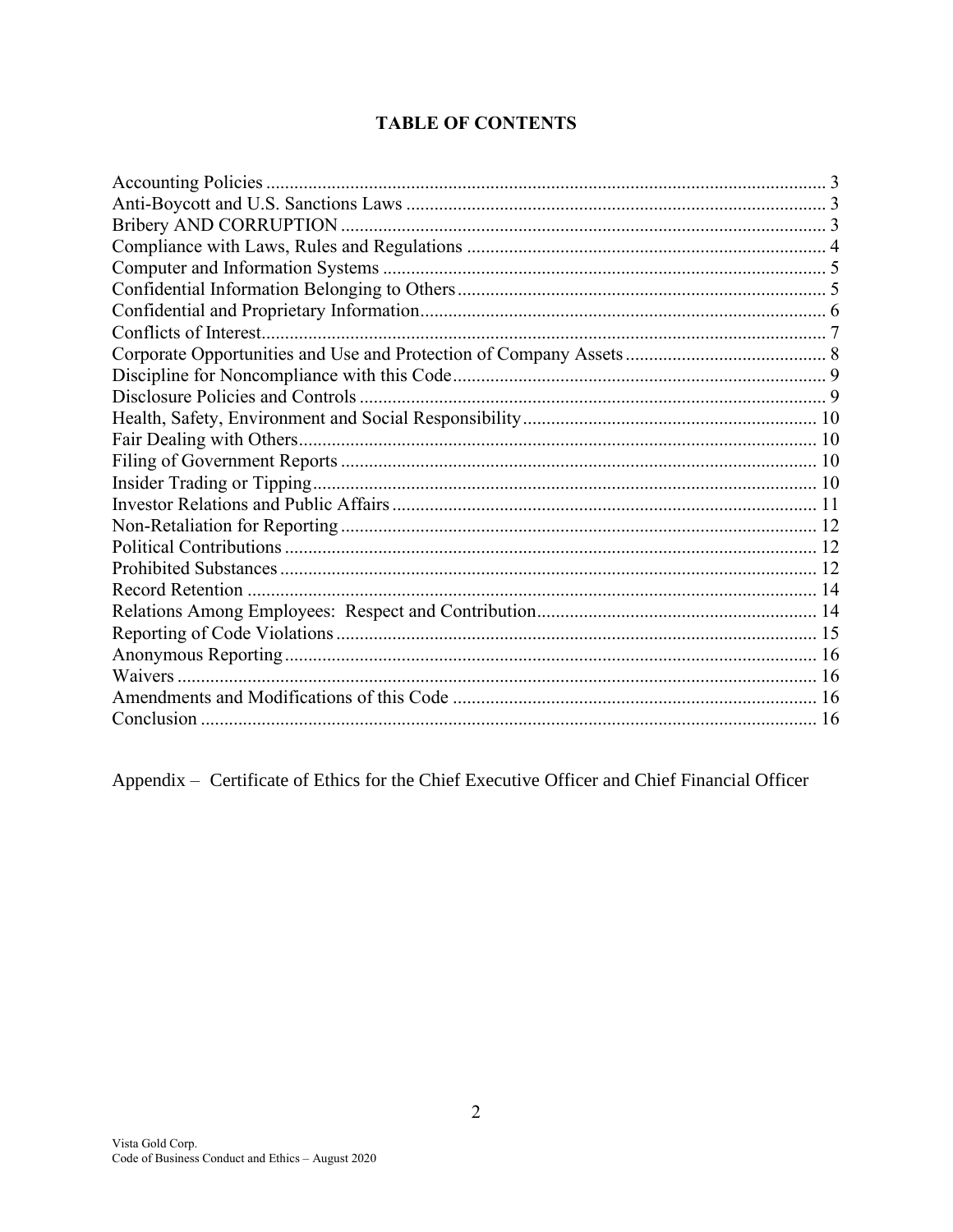### **ACCOUNTING POLICIES**

<span id="page-2-0"></span>The Company will make and keep books, records and accounts, which in reasonable detail accurately and fairly present the transactions and disposition of the assets of the Company.

All directors, officers, employees and other persons are prohibited from directly or indirectly falsifying or causing to be false or misleading any financial or accounting book, record or account. You and others are expressly prohibited from directly or indirectly manipulating an audit, and from destroying or tampering with any record, document or tangible object with the intent to obstruct a pending or contemplated audit, review or federal investigation. The commission of, or participation in, one of these prohibited activities or other illegal conduct will subject you to federal penalties, as well as punishment by the Company, including possible termination of employment. All directors, officers, employees and other persons are also subject to the accounting and record keeping requirements set forth in the Company's Anti-Corruption Policy.

No director, officer or employee of the Company may, directly or indirectly, either: (i) make or cause to be made a materially false or misleading statement; or (ii) omit, or cause another person to omit, any material fact that is necessary so that statements made will not be misleading, in connection with:

- The audit of financial statements by independent accountants;
- The preparation of any required reports whether by independent or internal accountants; or
- Any other work which involves or relates to the filing of a document with the United States Securities and Exchange Commission ("SEC") or applicable Canadian securities regulatory authorities.

# **ANTI-BOYCOTT AND U.S. SANCTIONS LAWS**

<span id="page-2-1"></span>The Company must comply with anti-boycott laws, which prohibit it from participating in, and require us to report to the authorities any request to participate in, a boycott of a country or businesses within a country. If you receive such a request, report it to the Designated Officer. We will also not engage in business with any government, entity, organization or individual where doing so is prohibited by applicable laws. For more information on these laws contact the Designated Officer who will consult with or refer you to the appropriate corporate legal representatives.

# **BRIBERY AND CORRUPTION**

<span id="page-2-2"></span>The Company strictly prohibits its directors, officers, or employees from offering, promising or giving money, gifts, loans, rewards, favors or anything of value to any governmental official, employee, agent or other intermediary which is prohibited by Canadian, US or other applicable law. Those paying a bribe may subject the Company and themselves to civil and criminal penalties. When dealing with government customers or officials, no improper payments will be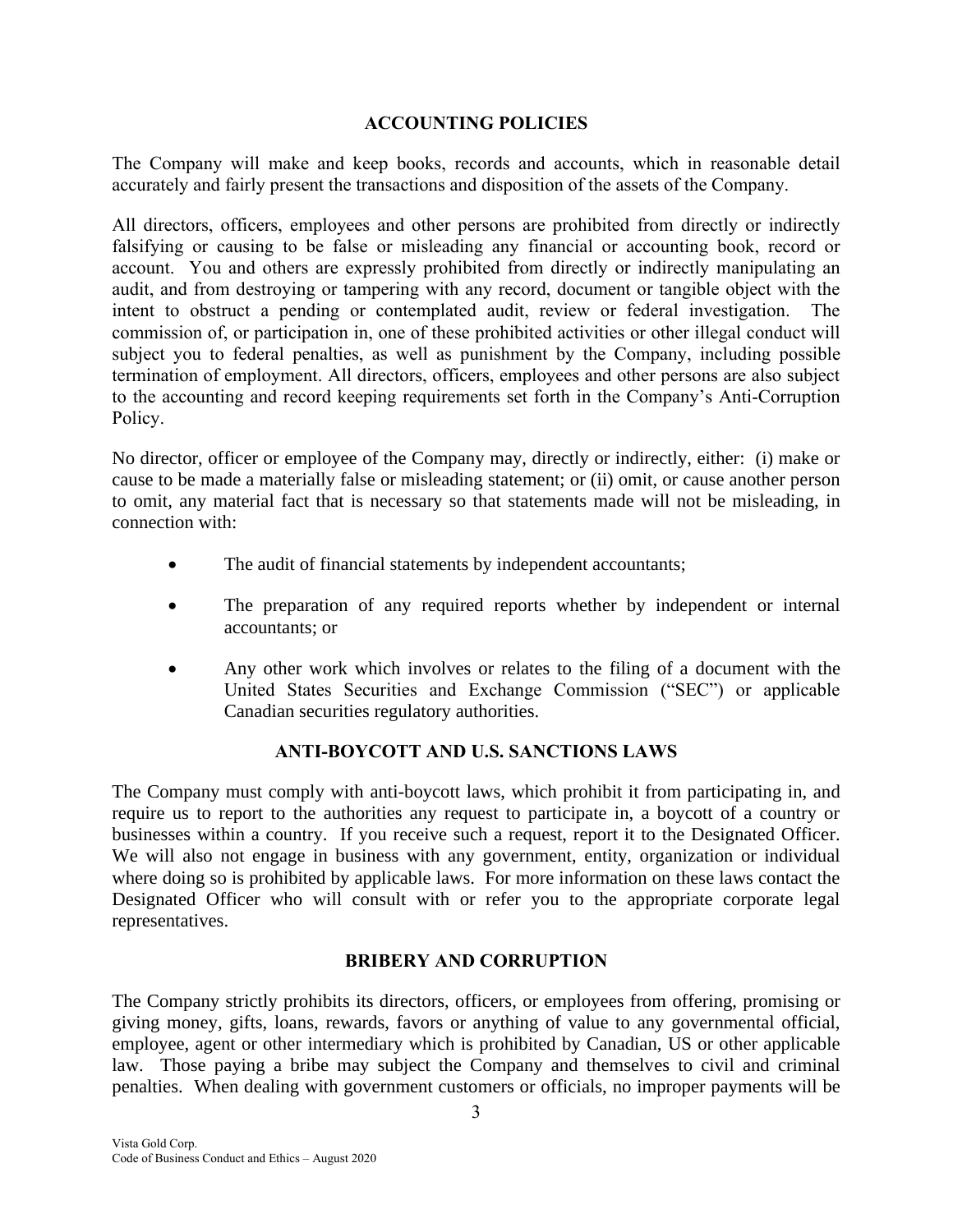tolerated. If you receive any offer of money or gifts that is intended to influence a business decision, it should be reported to your supervisor or the Designated Officer immediately.

The Company prohibits improper payments in all of its activities, whether these activities are with governments or in the private sector.

The Canadian Corruption of Foreign Public Officials Act and the United States Foreign Corrupt Practices Act ("FCPA") prohibits giving anything of value, directly or indirectly, to foreign government officials or foreign political candidates in order to obtain, retain or direct business. Accordingly, corporate funds, property or anything of value may not be, directly or indirectly, offered or given by you or an agent acting on our behalf, to a foreign official, foreign political party or official thereof or any candidate for a foreign political office for the purpose of influencing any act or decision of such foreign person or inducing such person to use his influence or in order to assist in obtaining or retaining business for, or directing business to, any person.

Directors, officers or employees of the Company are also prohibited from offering or paying anything of value to any foreign person if it is known or there is a reason to believe that all or part of such payment will be used for a prohibited purpose. This provision includes situations when intermediaries, such as affiliates or agents are used to channel unlawful payoffs to foreign officials or any other person.

The United States FCPA also contains significant internal accounting control and record-keeping requirements that apply to the Company's operations anywhere in the world.

In addition to the foregoing, you are required to comply with the more detailed requirements set forth in the Company's Anti-Corruption Policy, which is available on the Company's website or upon request from the CEO.

# **COMPLIANCE WITH LAWS, RULES AND REGULATIONS**

<span id="page-3-0"></span>The Company's goal and intention is to comply with the laws, rules and regulations by which we are governed. In fact, we strive to comply not only with requirements of the law but also with recognized compliance practices. All illegal activities or illegal conduct are prohibited whether or not they are specifically set forth in this Code.

Where law does not govern a situation or where the law is unclear or conflicting, you should discuss the situation with your supervisor and, as required, should seek advice from the Designated Officer who will consult with or refer you to the appropriate corporate legal representatives. Business should always be conducted in a fair and forthright manner. Directors, officers and employees are expected to act according to high ethical standards.

In addition to this Code, you are required to comply with the Company's other policies including but not limited to the Disclosure Policy, Health & Safety Policy, Environmental Policy, Social Responsibility Policy, Insider Trading Policy and Record Retention Policy.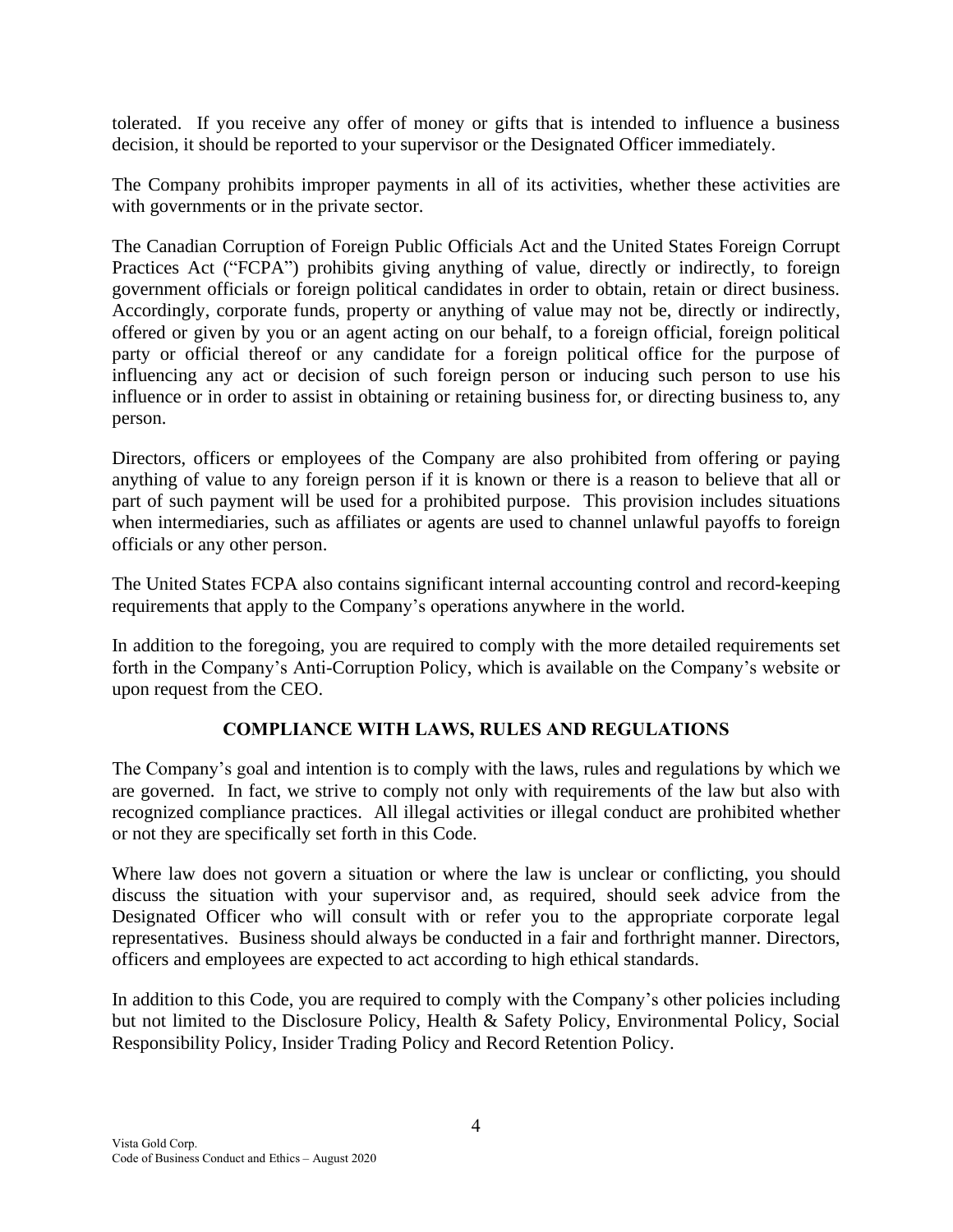#### **COMPUTER AND INFORMATION SYSTEMS**

<span id="page-4-0"></span>Certain officers and employees are provided telephones, mobile phones, computers or other devices such as laptops or tablets, and software, including network access to Company servers and computing systems to improve personal productivity and to efficiently manage proprietary information in a secure and reliable manner. You must obtain the permission from the CEO to install or download any non-work related programs or software on any Company computer or to connect any personal laptop to the Company network. As with other equipment and assets of the Company, each officer or employee is responsible for the appropriate use of these assets. The Company acknowledges that the Company's telephones, mobile phones, computers and email may also at times be used for personal use; however, such use should not impact business activities. Officers and employees should not expect a right to privacy of their telephone, mobile phone, email or Internet use and records. All email and Internet use on Company equipment is subject to monitoring by the Company.

When communicating with others online and through email, we must conduct ourselves appropriately. Electronic communications are easily recoverable and may have to be disclosed in the event of an investigation or legal or regulatory proceeding. Email, instant messages and other communications drafted on Company technologies should not contain statements that could be deemed offensive, defamatory or off-color—even if they are meant to be funny, and you should also be careful not to use language that could be misinterpreted. Under no circumstances is it appropriate to download or send any materials that could be considered discriminatory, harassing or otherwise illegal, unethical or in poor taste.

### **CONFIDENTIAL INFORMATION BELONGING TO OTHERS**

<span id="page-4-1"></span>Directors, officers or employees of the Company must protect confidential information, including trade secrets and other information given in confidence by others, including partners, suppliers, contractors, competitors and customers, just as you are required to protect the Company's confidential information. However, certain restrictions about the information of others may place an unfair burden on the Company's future business. For that reason, directors, officers and employees should coordinate with the Designated Officer to ensure appropriate agreements are in place prior to receiving any confidential third-party information. These agreements must reflect a balance between the value of the information received on the one hand and the logistical and financial costs of maintaining confidentiality of the information and limiting the Company's business opportunities on the other. In addition, any confidential information that you may possess from an outside source, such as from a previous employer, must not, so long as such information remains confidential, be disclosed to or used by the Company. Unsolicited confidential information submitted to the Company should be refused, returned to the sender where possible and deleted if received via the Internet or email.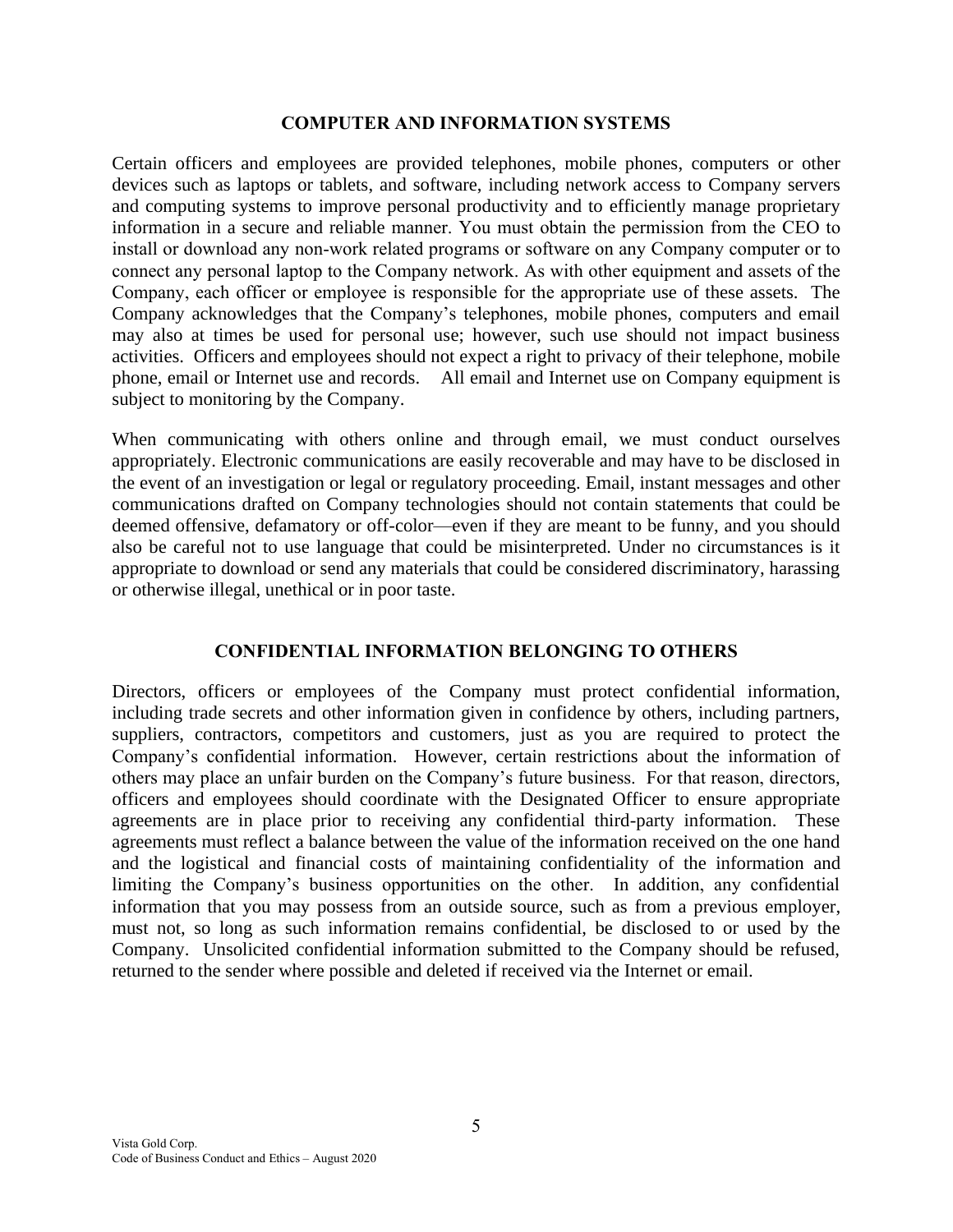### **CONFIDENTIAL AND PROPRIETARY INFORMATION**

<span id="page-5-0"></span>It is the Company's policy to ensure that all operations, activities and business affairs of the Company and our business associates are kept confidential to the greatest extent possible. Confidential information includes all non-public information that might be of use to competitors, or that might be harmful to the Company or its business associates if disclosed. Confidential and proprietary information about the Company or its business associates belongs to the Company, must be treated with strictest confidence and is not to be disclosed or discussed with others.

Unless otherwise agreed to in writing, confidential and proprietary information includes any and all methods, inventions, improvements or discoveries, whether or not patentable or copyrightable, and any other information of a similar nature disclosed to the directors, officers employees of the Company or otherwise made known to the Company as a consequence of or through employment or association with the Company (including information originated by the director, officer ). This can include information regarding the Company's business, products, processes, and services. It also can include information relating to research, development, inventions, trade secrets, intellectual property of any type or description, data, business plans, marketing strategies, engineering, contract negotiations and business methods or practices.

The following are examples of information that is not considered confidential:

- Information that is in the public domain to the extent it is readily available;
- Information that becomes generally known to the public other than by disclosure by the Company or a director, officer employee ; and
- Information you receive from a party that is under no legal obligation of confidentiality with the Company with respect to such information.

We have exclusive property rights to all confidential and proprietary information regarding the Company or our business associates. The unauthorized disclosure of this information could destroy its value to the Company and give others an unfair advantage. You are responsible for safeguarding Company information and complying with established security controls and procedures. All documents, records, notebooks, notes, memoranda and similar repositories of information containing information of a secret, proprietary, confidential or generally undisclosed nature relating to the Company or our operations and activities made or compiled by you or made available to you prior to or during the term of your association with the Company, including any copies thereof, unless otherwise agreed to in writing, belong to the Company and shall be held by you in trust solely for the benefit of the Company, and shall be delivered to the Company by you on the termination of your association with us or at any other time we request.

See Company's Whistleblower Policy for exceptions to these provisions.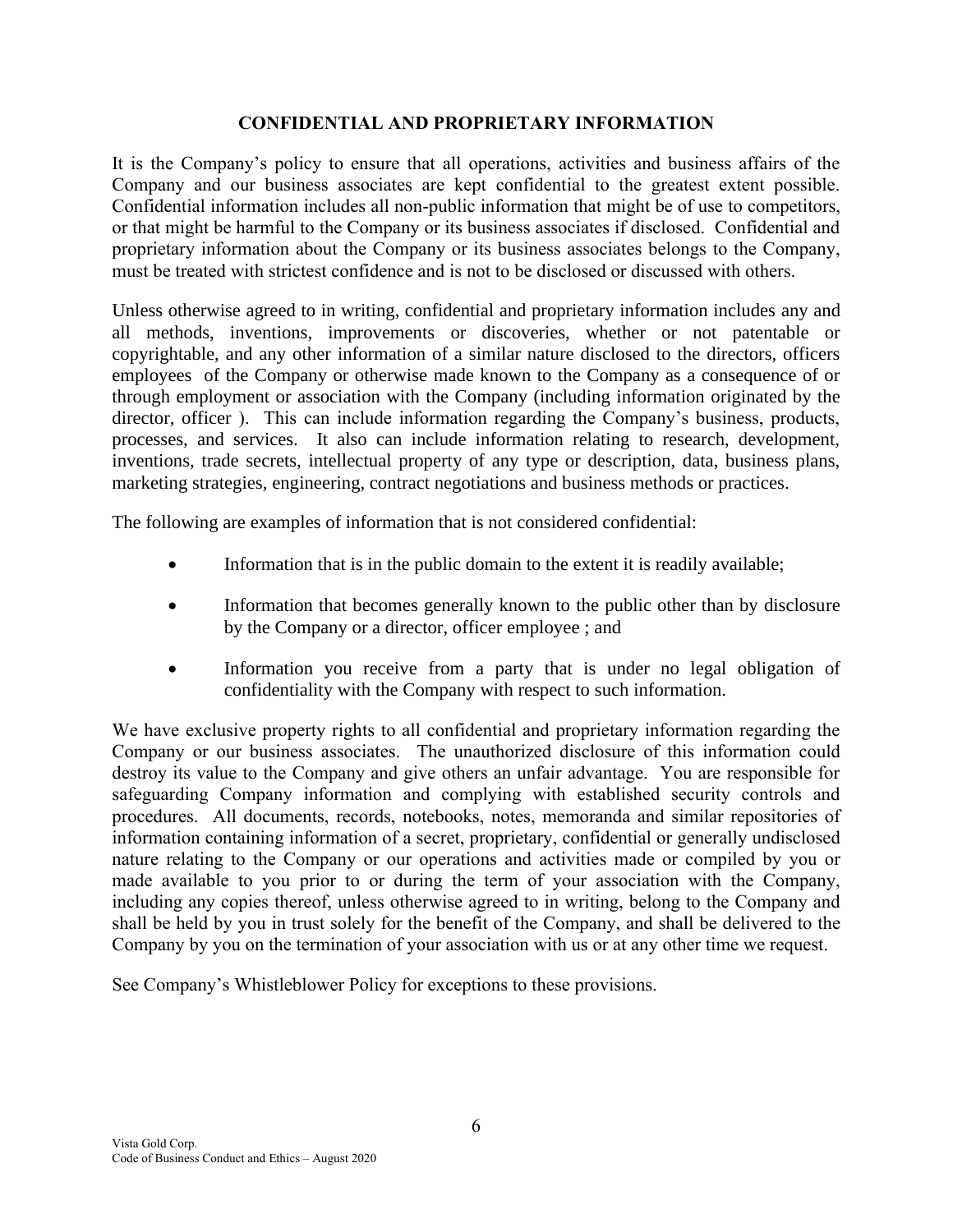### **CONFLICTS OF INTEREST**

<span id="page-6-0"></span>Conflicts of interest can arise in virtually every area of our operations. A "conflict of interest" exists whenever an individual's private interests (or those of their close family members) interfere or conflict in any way (or even appear to interfere or conflict) with the interests of the Company. Conflicts of interest should be avoided unless specifically authorized. We must each make decisions solely in the best interest of the Company. Any business, financial or other relationship with suppliers, customers or competitors that might impair or appear to impair the exercise of our judgment solely for the benefit of the Company is prohibited.

Here are some examples of conflicts of interest:

*Family Members.* Actions of family members may create a conflict of interest. For example, gifts to family members by a supplier of the Company are considered gifts to you and must be reported. Doing business for the Company with organizations where your family members are employed or that are partially or fully owned by your family members or close friends may create a conflict or the appearance of a conflict of interest. For purposes of this Code, "family members" include any child, stepchild, grandchild, parent, stepparent, grandparent, spouse, sibling, mother-in-law, father-in-law, son-in-law, daughter-in-law, brother-in-law or sister-inlaw, and adoptive relationships.

*Gifts, Entertainment, Loans, or Other Favors.* Directors, officers and employees shall not seek or accept personal gain, directly or indirectly, from anyone soliciting business from, or doing business with the Company, or from any person or entity in competition with us. Examples of such personal gains are gifts, non-business-related trips, gratuities, favors, loans, and guarantees of loans, excessive entertainment or rewards. However, you may accept gifts of a nominal value. Other than common business courtesies, directors, officers and employees must not offer or provide anything to any person or organization for the purpose of influencing the person or organization in their business relationship with us.

Directors, officers and employees are expected to deal with advisors or suppliers who best serve the needs of the Company as to price, quality and service in making decisions concerning the use or purchase of materials, equipment, property or services. Directors, officers and employees who use the Company's advisors, suppliers or contractors in a personal capacity are expected to pay market value for materials and services provided.

*Agreements or Transactions*. Directors, officers and employees, and their immediate family members, may have a material interest in an agreement or transaction involving the Company. This could arise through direct or indirect ownership in a business that may do or seek to do business with the Company.

*Outside Employment.* Officers and employees may not participate in outside employment, selfemployment, or serve as officers, directors, partners or consultants for outside organizations, if such activity:

1. Reduces work efficiency;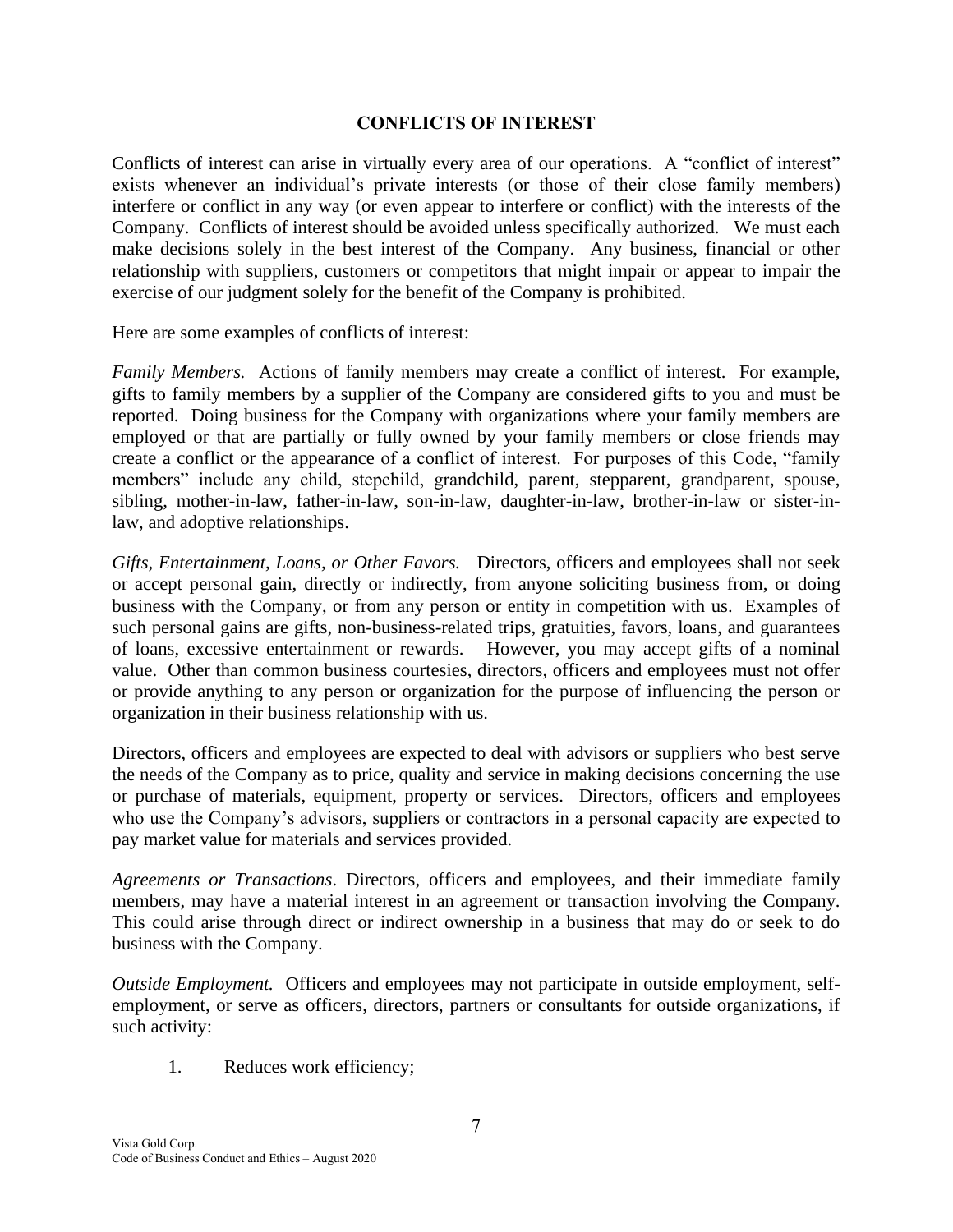- 2. Interferes with your ability to act conscientiously in the Company's best interest; or
- 3. Requires you to utilize the Company's proprietary or confidential procedures, plans or techniques.

Officers and employees of the Company must inform their supervisor of any outside employment, including the employer's name and expected work hours.

*Reporting Conflicts of Interest or Potential Conflicts of Interest*. You should report any actual or potential conflict of interest involving yourself or others of which you become aware to your supervisor or the Designated Officer. If you are an officer, you should report any actual or potential conflict of interest involving yourself or others of which you become aware to the Designated Officer or to the Chairman of the Corporate Governance and Nominating Committee of the Board of Directors. If you are a Director, you should report any actual or potential conflict of interest involving yourself or others of which you become aware to the Chairman of the Corporate Governance and Nominating Committee of the Board of Directors.

Executive officers, directors, beneficial holders of 5% or more of the common shares of the Company and immediate family members and holding companies of the foregoing persons are covered by the Company's Statement of Policy with Respect to Related Party Transactions.

## **CORPORATE OPPORTUNITIES AND USE AND PROTECTION OF COMPANY ASSETS**

<span id="page-7-0"></span>Directors, officers or employees of the Company are prohibited from:

- 1. Taking for themselves, personally, opportunities that are discovered through the use of Company property, information or position;
- 2. Using the Company's property, information or position for personal gain; and
- 3. Competing with the Company.

You have a duty to the Company to advance its legitimate interests when the opportunity to do so arises.

You are personally responsible and accountable for the proper expenditure of the Company's funds, including money spent for travel expenses or for business entertainment. You are also responsible for the proper use of property over which you have control, including both the Company's property and funds and property that has been entrusted to your custody. The Company's assets must be used only for proper purposes.

The Company's property should not be misused. The Company's property may not be sold, loaned or given away regardless of condition or value, without proper authorization. Each director, officer and employee should protect the Company's assets and ensure their efficient use. Theft, carelessness and waste have a direct impact on the Company's profitability. The Company's assets should be used only for legitimate business purposes, though incidental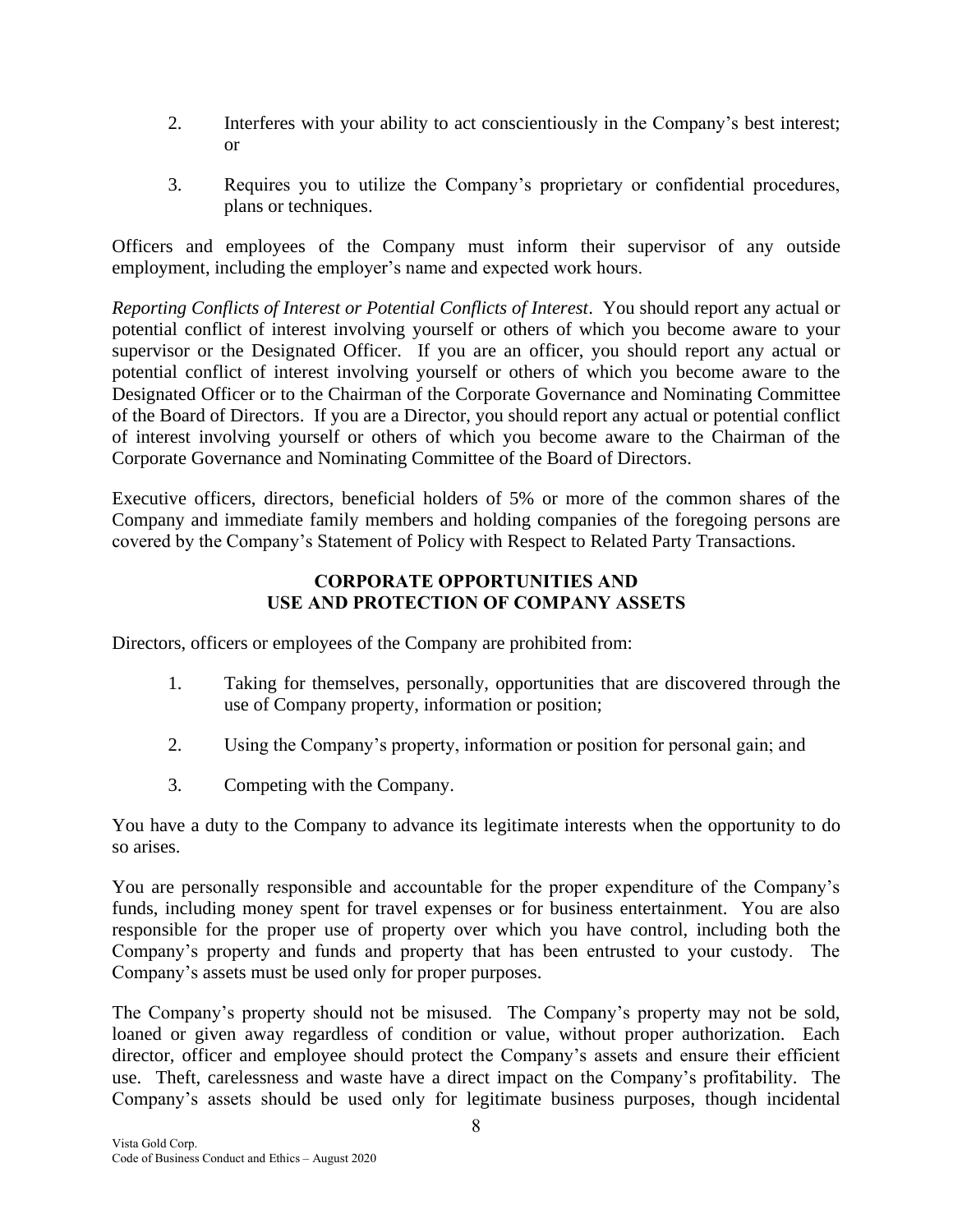personal use may be permitted. Any suspected incident of fraud or theft should be reported to the manager or executive for your work site or pursuant to the Company's Whistleblower Policy for investigation immediately.

## **DISCIPLINE FOR NONCOMPLIANCE WITH THIS CODE**

<span id="page-8-0"></span>Disciplinary actions for violations of this Code can include oral or written reprimands, suspension or termination of employment or a potential civil lawsuit against you.

The violation of laws, rules or regulations, which can subject the Company to fines and other penalties, may result in your criminal prosecution.

### **DISCLOSURE POLICIES AND CONTROLS**

<span id="page-8-1"></span>The continuing excellence of the Company's reputation depends upon our full and complete disclosure of important information about the Company that is used in the securities marketplace. Our financial and non-financial disclosures and filings with the SEC and applicable Canadian securities regulatory authorities must be transparent, accurate and timely. Proper reporting of reliable, truthful and accurate information is a complex process involving cooperation among many of us. We must all work together to ensure that reliable, truthful and accurate information is disclosed to the public.

The Company must disclose to the SEC, applicable Canadian securities regulatory authorities, current security holders and the investing public information that is required, and any additional information that may be necessary, to ensure the required disclosures are not misleading or inaccurate. The Company requires you to participate in the disclosure process, which is overseen by the Disclosure Committee and the CEO and CFO. However, any external communication of information must be made by an Authorized Spokesperson (as defined in the Disclosure Policy of the Company.) The disclosure process is designed to record, process, summarize and report material information as required by all applicable laws, rules and regulations. Participation in the disclosure process is a requirement of a public company, and full cooperation and participation by members of the Disclosure Committee, CEO, CFO and, upon request, other employees in the disclosure process is a requirement of this Code.

Officers and employees must fully comply with their disclosure responsibilities in an accurate and timely manner or be subject to discipline of up to and including termination of employment.

For more information refer to the Company's Disclosure Policy, which is available on the Company's website or upon request from the CEO.

# **EXECUTION OF THE ETHICS CERTIFICATE**

The CEO and the CFO shall execute the Certificate of Ethics for the CEO and CFO attached as the appendix to this Code annually.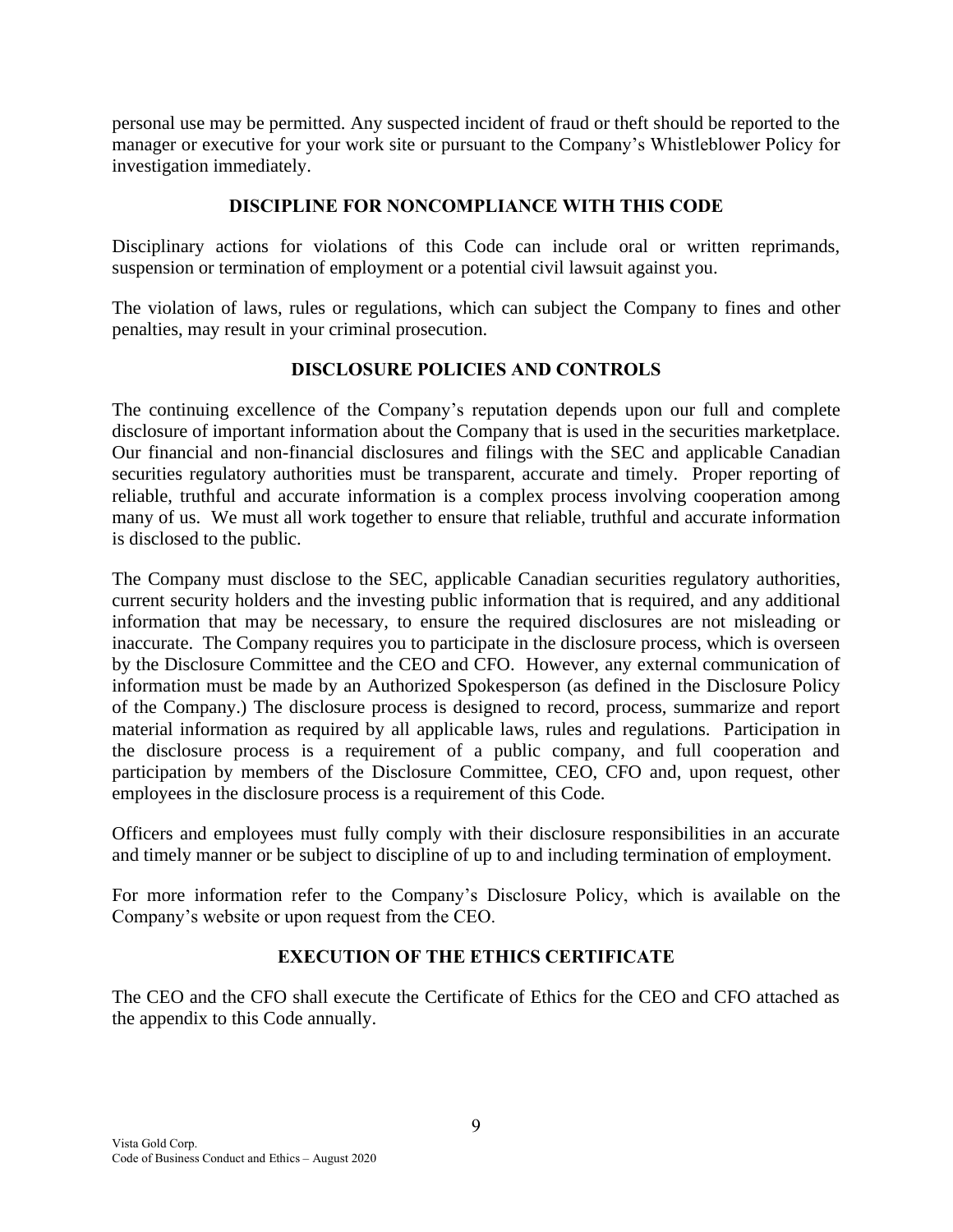### **HEALTH, SAFETY, ENVIRONMENT AND SOCIAL RESPONSIBILITY**

<span id="page-9-0"></span>The Company is committed to managing and operating our worldwide assets in a socially responsible manner that is protective of human health and safety and the environment, and to this end the Board of Directors has established a Health, Safety, Environment and Social Responsibility Committee. It is our policy to comply, in all material respects, with applicable health, safety and environmental laws and regulations.

## **FAIR DEALING WITH OTHERS**

<span id="page-9-1"></span>No director, officer or employee should take unfair advantage of anyone through manipulation, concealment, abuse of privileged information, misrepresentation of material facts or any other unfair-dealing practice.

### **FILING OF GOVERNMENT REPORTS**

<span id="page-9-2"></span>Any reports or information provided, on the Company's behalf, to federal, state, local or foreign governments should be true, complete and accurate. Any omission, misstatement or lack of attention to detail could result in a violation of the reporting laws, rules and regulations.

# **INSIDER TRADING OR TIPPING**

<span id="page-9-3"></span>Directors, officers and employees of the Company who are aware of material, non-public information from or about the Company ("insiders"), are not permitted, directly or through family members or other persons or entities, to:

- Buy or sell securities (or derivatives relating to such securities) of the Company (other than pursuant to a pre-approved trading plan that complies with the SEC Rule 10b5-1 and Canadian securities legislation); or
- Pass on, tip or disclose material, non-public information to others outside the Company including family and friends.

Such buying, selling or trading of securities may be punished by discipline of up to and including termination of employment; civil actions, resulting in penalties of up to three times the amount of profit gained or loss avoided by the inside trade or stock tip; or criminal actions, resulting in fines and jail time. Any questions concerning the above and as to whether communication of particular information is permissible should be referred to the CEO.

Examples of information that may be considered material, non-public information in some circumstances are:

- Undisclosed annual, quarterly or monthly financial results, a change in earnings or earnings projections, or unexpected or unusual gains or losses in major operations;
- Undisclosed negotiations and agreements regarding mergers, concessions, joint ventures, acquisitions, divestitures, business combinations or tender offers;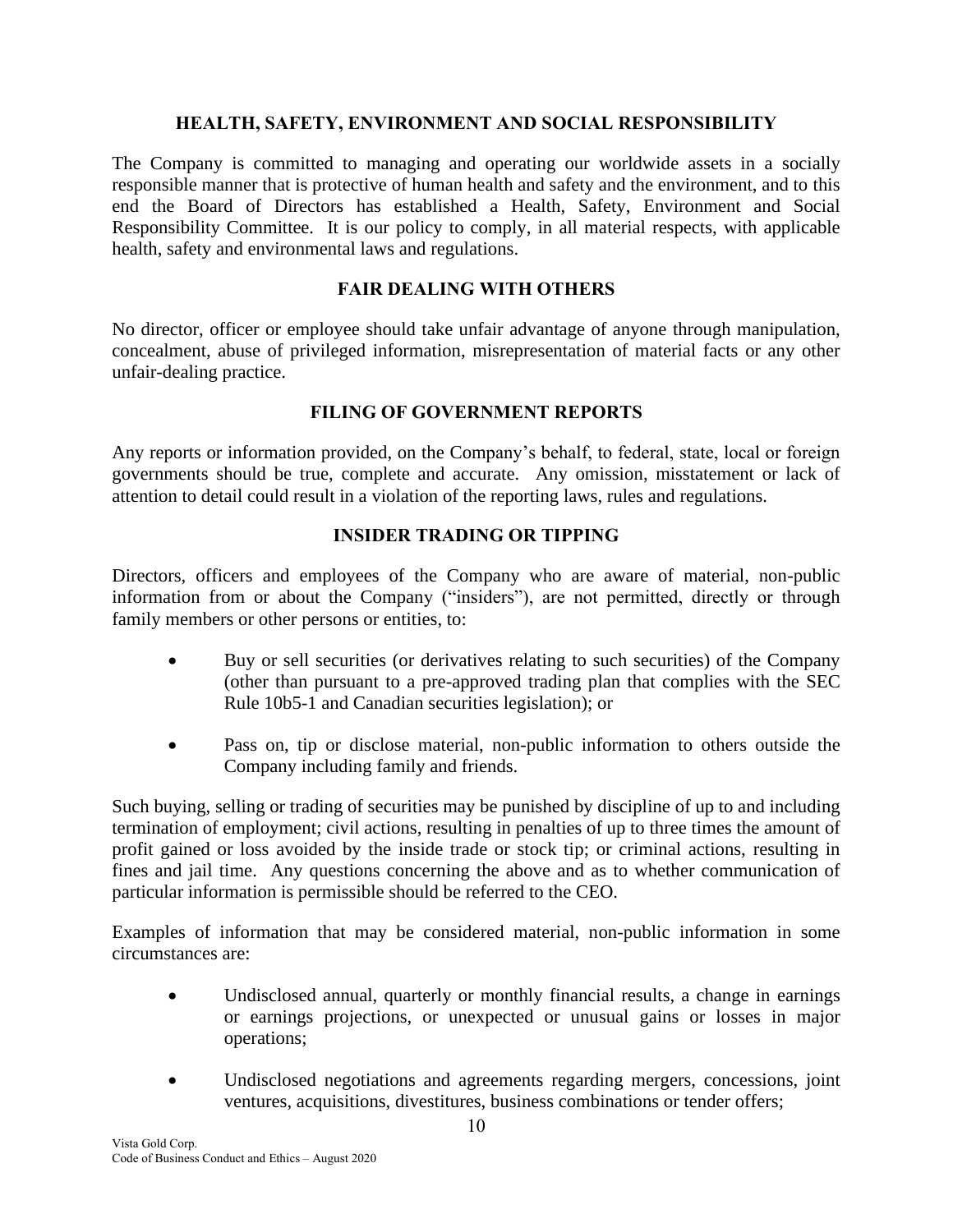- Undisclosed drilling results or reserve calculations;
- Undisclosed major management changes;
- A substantial contract award or termination that has not been publicly disclosed;
- A major lawsuit or claim that has not been publicly disclosed;
- Undisclosed information about public or private financings, or decisions concerning matters such as dividends or stock splits;
- An undisclosed filing of a bankruptcy petition by the Company or a significant subsidiary;
- Information that is considered confidential; and
- Any other undisclosed information that could affect our stock price.

This list is illustrative only and is not intended to provide a comprehensive list of circumstances that could give rise to material non-public information. If you have any question as to whether particular information is material non-public information, consult with the CEO, who will consult with legal counsel as appropriate.

For more information refer to the Company's Insider Trading Policy, which is available on the Company's website or upon request from the CEO.

*Non-Public Information.* Information concerning the Company is considered non-public if it has not been disseminated in a manner making it available to investors generally. If you have any question as to whether particular information has been so disseminated, consult with the CEO, who will consult with legal counsel as appropriate.

*Another Company's Securities.* The same policy also applies to securities issued by another company if you have acquired material, public information relating to such company in the course of your employment or affiliation with the Company.

*Trades Following Disclosure.* When material information has been publicly disclosed, each insider must continue to refrain from buying or selling the securities in question as provided in the Company's Insider Trading Policy until the specified period after the information has been publicly released to allow the markets time to absorb the information. A copy of the Company's Insider Trading Policy, as amended from time to time, is provided to each employee of the Company.

# **INVESTOR RELATIONS AND PUBLIC AFFAIRS**

<span id="page-10-0"></span>It is very important that the information disseminated about the Company be both accurate and consistent. For this reason, the CEO and the Authorized Spokespersons (as defined in the Disclosure Policy) are responsible for the Company's internal and external communications, as well as for public communications with stockholders, analysts and other interested members of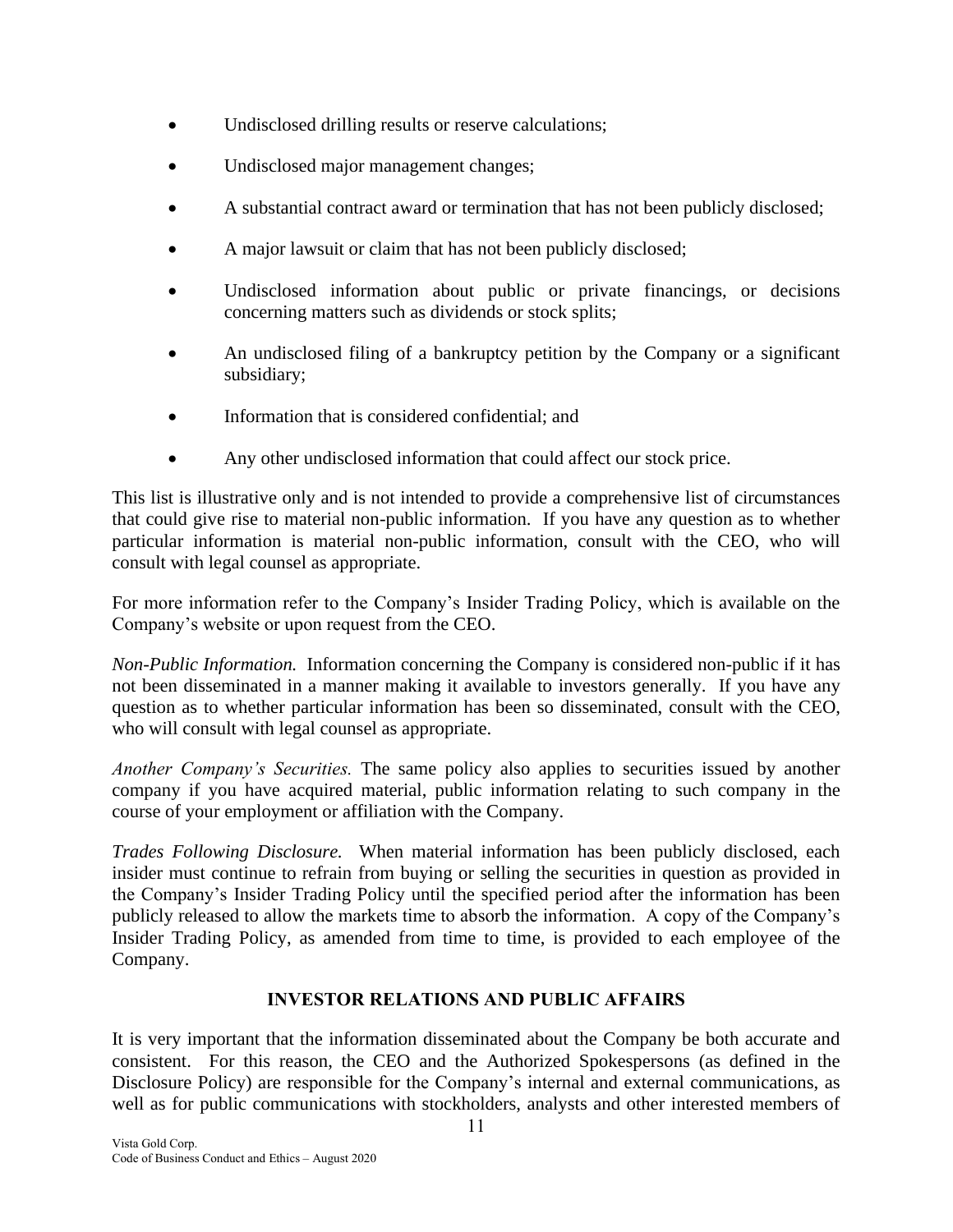the financial community. The CEO and the Authorized Spokespersons are responsible for communication with spokespersons in both routine and crisis situations. For more information refer to the Company's Disclosure Policy, which is available on the Company's website or upon request from the CEO.

## **NON-RETALIATION FOR REPORTING**

<span id="page-11-0"></span>In no event will the Company take or threaten any action against you as a reprisal or retaliation for making a complaint or disclosing or reporting information in good faith. However, if a reporting individual was involved in improper activity the individual may be appropriately disciplined even if he or she was the one who disclosed the matter to the Company. In these circumstances, we may consider the conduct of the reporting individual in reporting the information as a mitigating factor in any disciplinary decision.

We will not allow retaliation against any individual for reporting a possible violation of this Code in good faith. Retaliation for reporting a federal offense is illegal under federal law and prohibited under this Code. Retaliation for reporting any violation of a law, rule or regulation or a provision of this Code is prohibited. Retaliation will result in discipline up to and including termination of employment and may also result in criminal prosecution.

For more information refer to the Company's Whistleblower Policy, which is available on the Company's website or upon request from the CEO.

# **POLITICAL CONTRIBUTIONS**

<span id="page-11-1"></span>You must refrain from making any use of Company, personal or other funds or resources on behalf of the Company for political or other purposes which are improper or prohibited by the applicable federal, state, local or foreign laws, rules or regulations. Company contributions or expenditures in connection with election campaigns will be permitted only to the extent allowed by federal, state, local or foreign election laws, rules and regulations.

You are encouraged to participate actively in the political process. We believe that individual participation is a continuing responsibility of those who live in a free country.

For more information refer to the Company's Anti-Corruption Policy, which is available on the Company's website or upon request from the CEO.

### **PROHIBITED SUBSTANCES**

<span id="page-11-2"></span>You are required to report to work in a mental and physical condition that allows you to work safely and productively. It is your responsibility to ensure that the use of alcohol or drugs (whether medically required or for recreational use) does not result in you being impaired for work at any time.

Except as otherwise provided in this policy, while on Company premises and/or during the course of providing services to or for the Company, you are prohibited from: 1) being impaired by, or under the influence of, alcohol, recreational cannabis, illegal drugs, or controlled substances; 2) manufacturing, distributing, selling, purchasing, dispensing, possessing, or using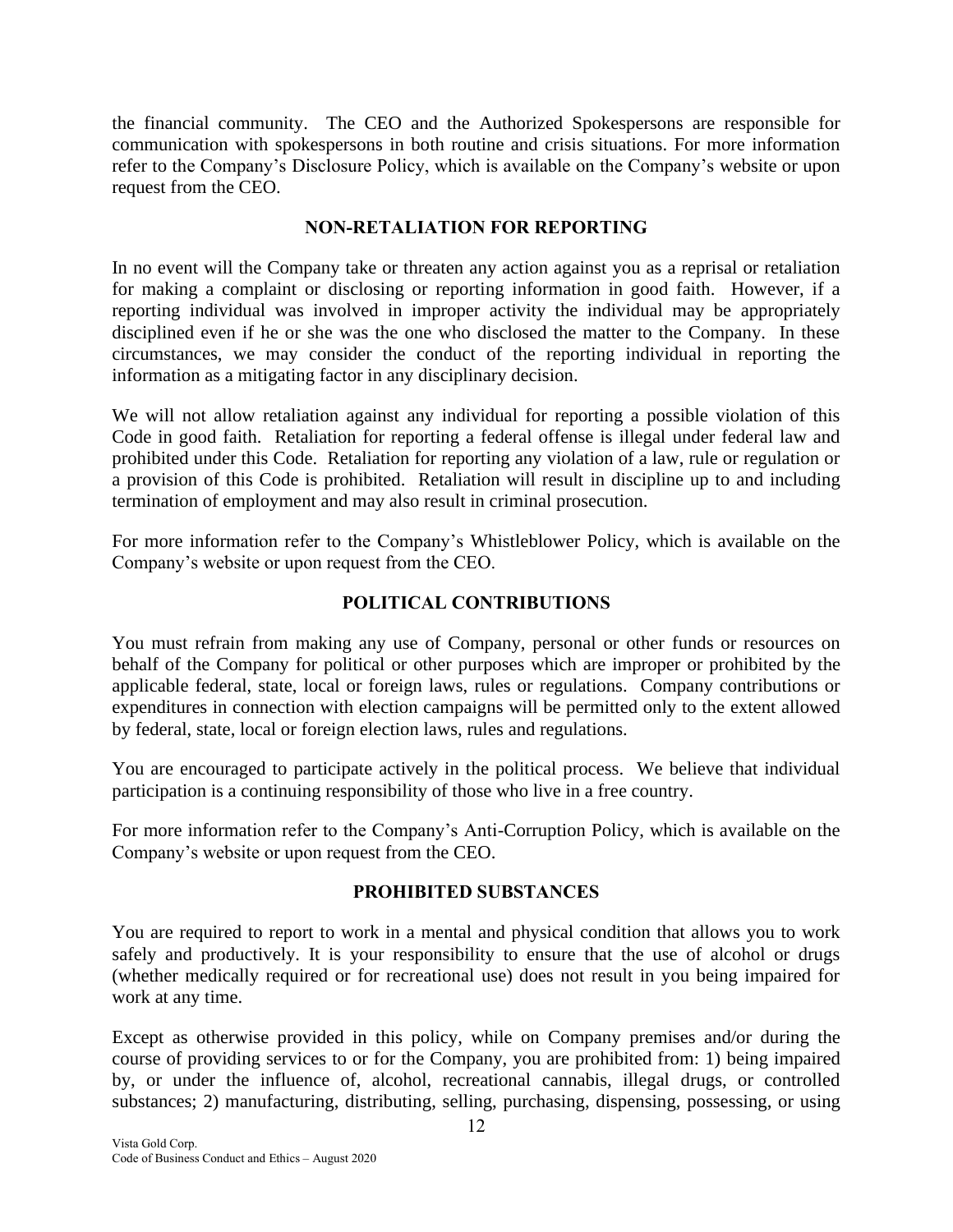alcohol, recreational or medical cannabis, illegal drugs, or controlled substances; or 3) intentionally misusing medications, including taking medications above the level recommended by the prescribing physician, using someone else's medication, or using medications for purposes other than as prescribed or intended.

On an exceptional basis, for Company sanctioned and sponsored events where prior approval has been obtained from an executive officer of the Company, alcohol may be served on Company premises or at Company events.

The Company will conduct an investigation into any suspected or confirmed violation of this policy. You must cooperate with any investigation into an actual or suspected violation. Violations of this policy may lead to disciplinary action, up to and including immediate termination of employment for just cause. Such violations may also have legal consequences.

### *Medications*

This policy does not prohibit you from the lawful use and possession of legally prescribed/authorized medications. However, the legal use of prescribed/authorized drugs is permitted on the job only if it does not impair your ability to perform the essential functions of the job effectively and in a safe manner that does not endanger other individuals in the workplace.

Directors, officers or employees of the Company are expected to use medications responsibly, and to advise the manager or executive responsible for the worksite when use of any medications may affect their ability to perform assigned duties safely and effectively. It is your responsibility to verify with your physician or pharmacist whether a medication may affect your ability to perform work safely and effectively, and it is your responsibility to take the necessary measures to minimize the risks associated with it, including reporting any concerns to your supervisor. Subject to applicable law, the Company may request supporting medical documentation.

If you require accommodation of impairment due to medication, you must request it from the manager or executive responsible for the worksite. The Company will provide accommodation in accordance with applicable law. Where the Company is able to provide accommodation, you will at all times be expected to report to work fit for duty and to carry out your duties meeting the expectations and productivity requirements of you job in accordance with the accommodations in place.

Failure by you to disclose that you use a medication that may affect your ability to perform assigned duties safely or effectively before an incident, accident or violation of this policy occurs may result in disciplinary action up to and including termination for just cause.

# *Drug or Alcohol Dependency*

The Company encourages you to seek help if you are concerned that you may have a drug and/or alcohol dependency.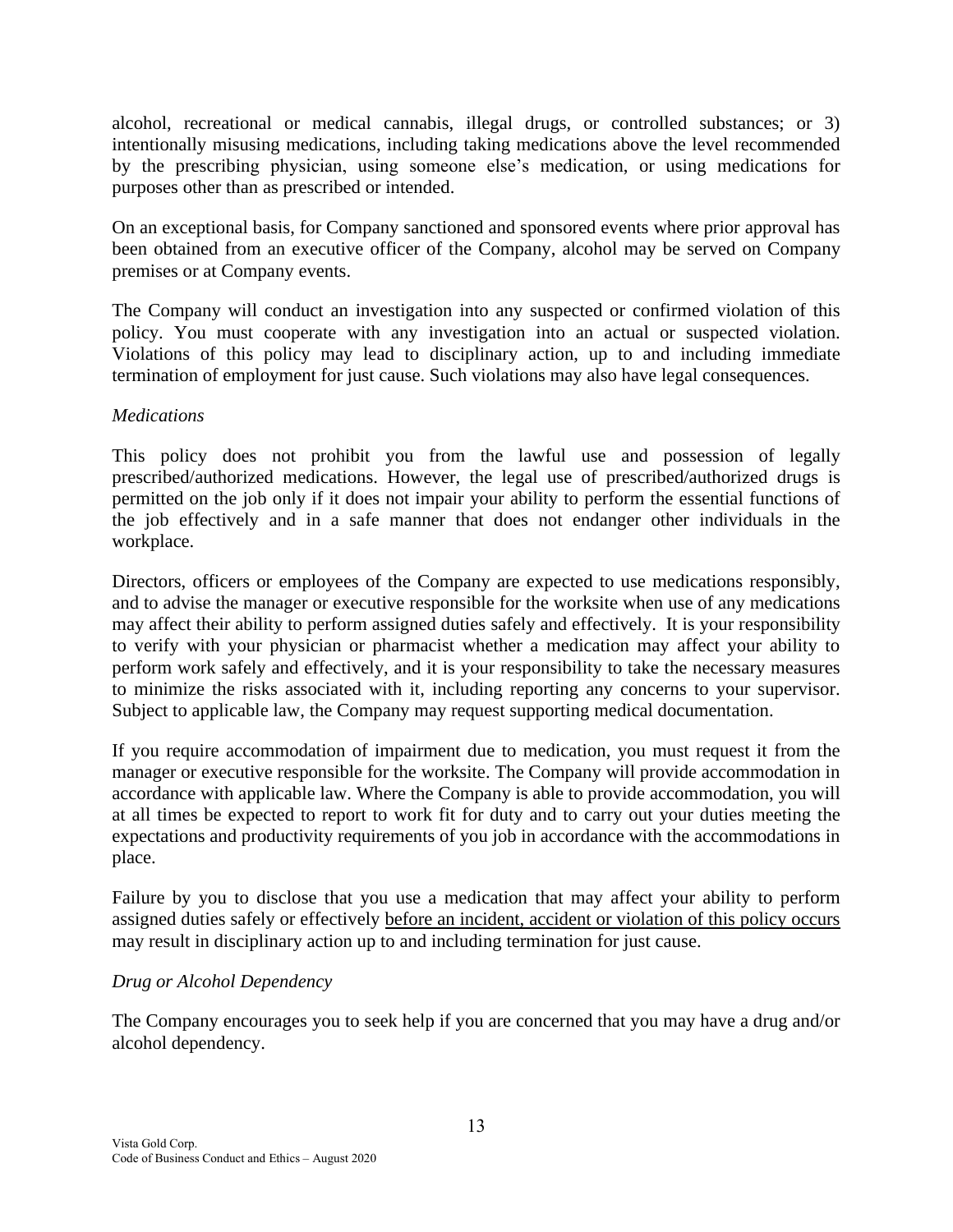If you require accommodation for substance dependence, you must request it. The Company will accommodate those with known and disclosed substance dependencies in accordance with applicable law.

Failure by you to disclose the existence of a substance dependency before an incident, accident or violation of this policy occurs may result in disciplinary action up to and including termination for just cause.

## *Other*

We prohibit the possession and use of alcohol, cannabis, illegal drugs, firearms, weapons or explosives on the Company's property unless expressly authorized by the manager or executive responsible for the worksite in accordance with Company policy. In accordance with the laws of the applicable jurisdiction, the Company reserves the right to conduct random drug and alcohol testing as it may determine is appropriate.

# **RECORD RETENTION**

<span id="page-13-0"></span>We have document retention policies to establish retention periods for records created or received in the normal course of business. A record is any information, regardless of physical format, which has been created or received in the transaction of the Company's business. Physical format of a record includes hard copy, electronic, magnetic tape, disk, audio, video, optical image, etc. Each corporate department is responsible for the maintenance, retrieval, transfer, and destruction of its records in accordance with the established filing procedures, records retention schedules and procedures.

The alteration, destruction or falsification of corporate documents or records may constitute a criminal act. Destroying or altering documents with the intent to obstruct a pending or anticipated official government proceeding is a criminal act and could result in large fines and prison sentences. Document destruction or falsification in other contexts can result in a violation of the securities laws or the obstruction of justice laws.

Before any destruction of any documents or records, you must consult the Company's document retention procedures. You are required to review, follow and abide by the terms of those procedures. If the procedure is not clear, questions arise, or there is a pending or anticipated official proceeding, then the CEO must approve any document destruction.

# **RELATIONS AMONG EMPLOYEES: RESPECT AND CONTRIBUTION**

<span id="page-13-1"></span>We function as a team. Your success as part of this team depends on your contribution and ability to inspire the trust and confidence of your coworkers and supervisors. Respect for the rights and dignity of others and a dedication to the good of our Company are essential.

A cornerstone of our success is the teamwork of our directors, officers and employees. We must each respect the rights of others while working as a team to fulfill our objectives. To best function as part of a team, you must be trustworthy and dedicated to high standards of performance. The relationships between business groups also require teamwork.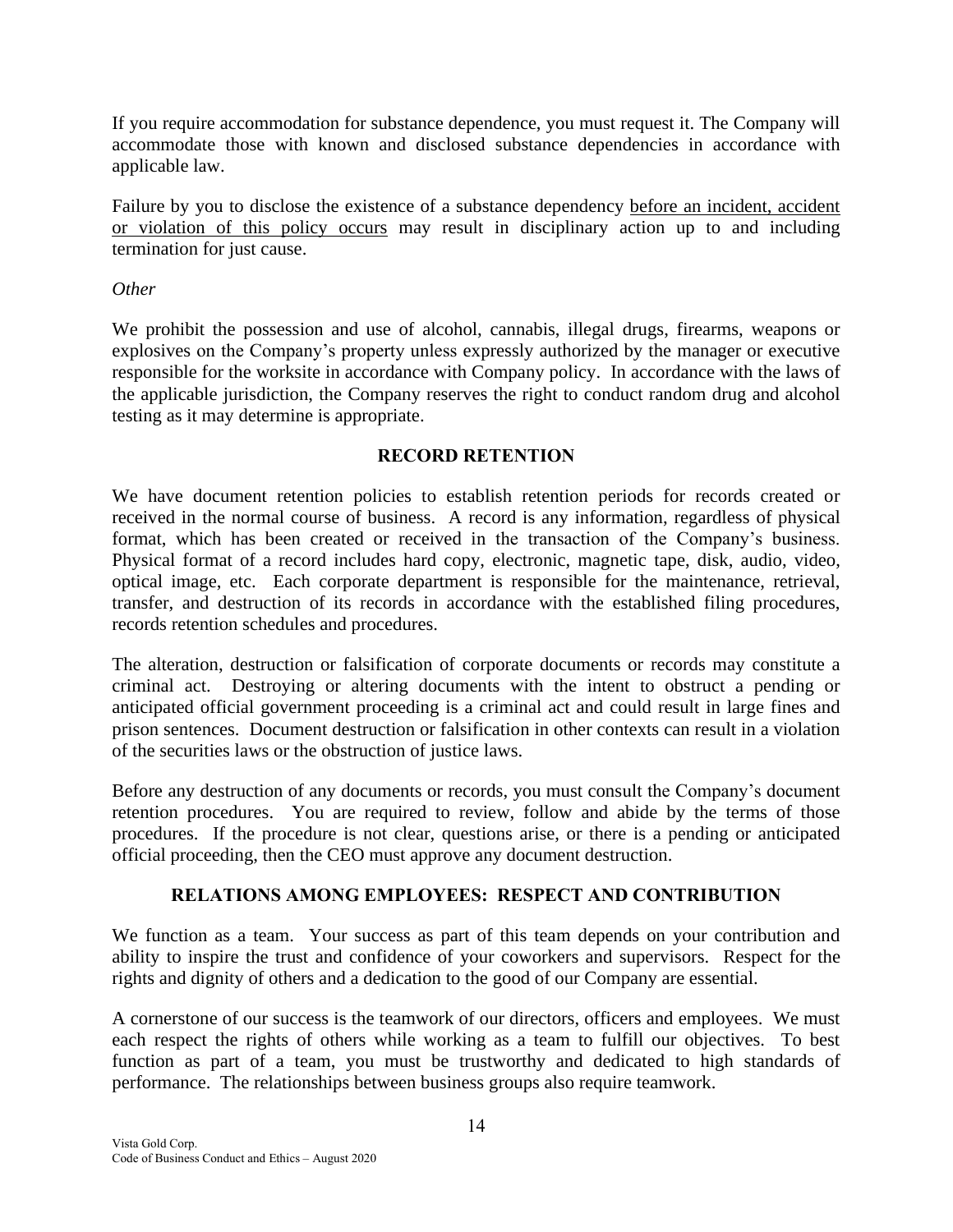To facilitate respect and contribution among employees, we have implemented the following employment policies:

- To hire, pay and assign work on the basis of qualifications and performance;
- Not to discriminate on the basis of race, religion, ethnicity, national origin, color, gender, age, citizenship, veteran's status, marital status, sexual orientation or disability;
- To prohibit any sexual, physical, verbal or any other kind of harassment by others;
- To make the safety and security of our employees while at Company facilities a priority;
- To attract and retain a highly talented workforce;
- To encourage skill growth through training and education and promotional opportunities;
- To encourage an open discussion between all levels of employees and to provide an opportunity for feedback from the top to the bottom and from the bottom to the top;
- To recognize and reward additional efforts that go beyond our expectations; and
- To respect all workers' rights to dignity and personal privacy by not disclosing employee information, including protected health information, unnecessarily.

# **REPORTING OF CODE VIOLATIONS**

<span id="page-14-0"></span>You should be alert and sensitive to situations that could result in actions that might violate federal, state, provincial or local laws or the standards of conduct set forth in this Code. If you believe your own conduct or that of a fellow director, officer or employee, as the case may be, may have violated any such laws or this Code, you have an obligation to report the matter.

Generally, you should raise such matters first with an immediate supervisor. However, if you are not comfortable bringing the matter up with your immediate supervisor, or do not believe the supervisor has dealt with the matter properly, then you should raise the matter with the Designated Officer. If a law, rule or regulation is in question, then consult with the Designated Officer who will consult with or refer you to the appropriate corporate legal representatives. The most important point is that possible violations should be reported and we support all means of reporting them.

Directors and officers should report any potential violations of this Code to the Corporate Governance and Nominating Committee of the Board of Directors.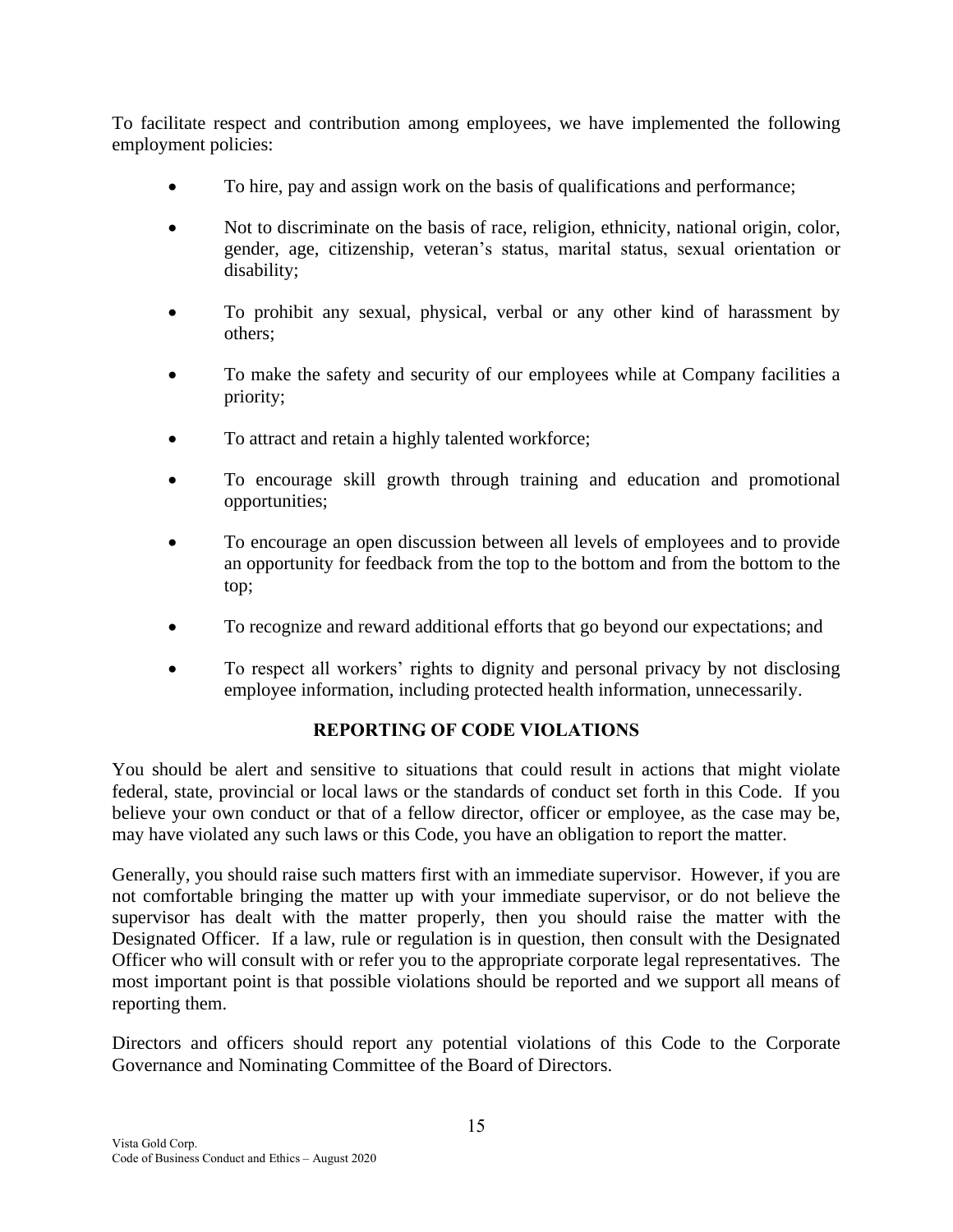#### **ANONYMOUS REPORTING**

<span id="page-15-0"></span>If you wish to report a suspected violation of this Code anonymously, you may e-mail the Chairman of the Audit Committee at whistleblower@vistagold.com. You do not have to reveal your identity in order to make a report. If you do reveal your identity, it will not be disclosed by the Chairman of the Audit Committee unless disclosure is (i) necessary for the purposes of investigating the report, including seeking legal advice or providing the alleged violator a fair opportunity to respond to the allegations (in which case the Company will preserve confidentiality to the extent that the needs of the situation permit), or (ii) required by law or court order. For more information refer to the Company's Whistleblower Policy, which is available on the Company's website or upon request from the CEO.

### **WAIVERS**

<span id="page-15-1"></span>There shall be no waiver of any part of this Code for any director or officer except by a vote of the Board of Directors or a designated board committee that will ascertain whether a waiver is appropriate in the circumstances. In case a waiver of this Code is granted to a director or officer, the notice of such waiver shall be posted on our website within four business days of the Board of Directors' vote or designated board committee's vote, or shall be otherwise disclosed as required by applicable law or NYSE American or Toronto Stock Exchange rules. Notices posted on the Company's website shall remain there for a period of 12 months and shall be retained in the Company's files as required by law.

Notwithstanding the foregoing, a waiver for a specific event arising under the "Conflicts of Interest" section of this Code may be granted to an employee that is not a director or officer on the approval of the CEO and one member of the Board of Directors. Any waiver provided will not be a waiver of any other policy of the Company, unless such other policy is specifically waived. No other waivers of this Code are permitted.

# **AMENDMENTS AND MODIFICATIONS OF THIS CODE**

<span id="page-15-2"></span>There shall be no amendment or modification to this Code except by a vote of the Board of Directors or a designated board committee that will ascertain whether an amendment or modification is appropriate.

In case of any amendment or modification of this Code that applies to an officer or director of the Company, the amendment or modification shall be posted on the Company's website within four business days of the Board vote or shall be otherwise disclosed as required by applicable law or the NYSE American or Toronto Stock Exchange rules. Notice posted on the Company's website shall remain there for a period of 12 months and shall be retained in the Company's files as required by law.

# **CONCLUSION**

<span id="page-15-3"></span>This Code is an attempt to point all of us at the Company in the right direction, but no document can achieve the level of principled compliance that we are seeking. In reality, each of us must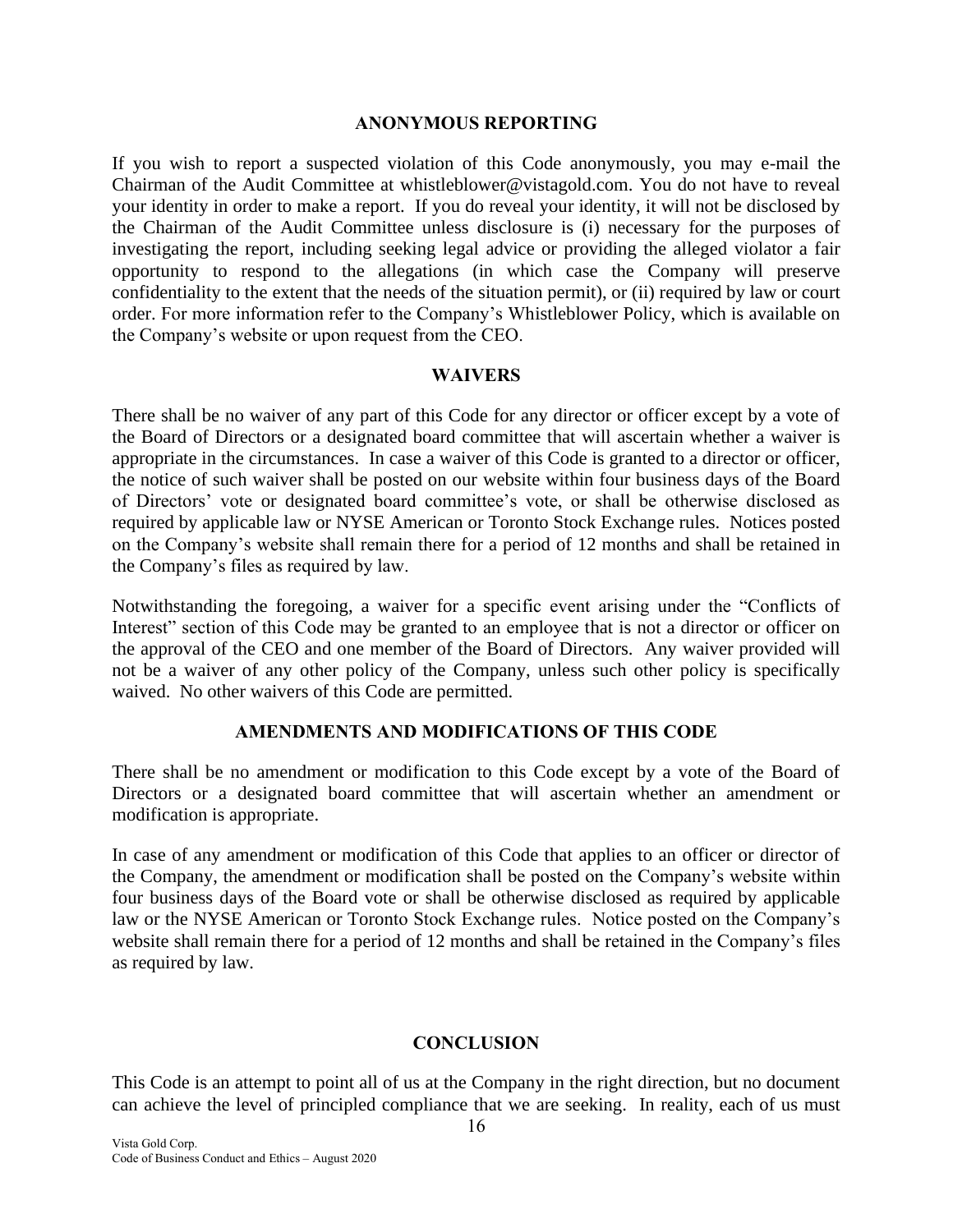strive every day to maintain our awareness of these issues and to comply with this Code's principles to the best of our abilities. Before we take an action, we must always ask ourselves:

Does it feel right? Does it make sense? Is this action ethical in every way? Is this action in compliance with the law? Could my action create an appearance of impropriety? Am I trying to fool anyone, including myself, about the propriety of this action?

If an action would elicit the wrong answer to any of these questions, do not take it. We cannot expect perfection, but we do expect good faith. If you act in bad faith or fail to report illegal or unethical behavior, then you will be subject to disciplinary procedures. We hope that you agree that the best course of action is to be honest, forthright and loyal at all times.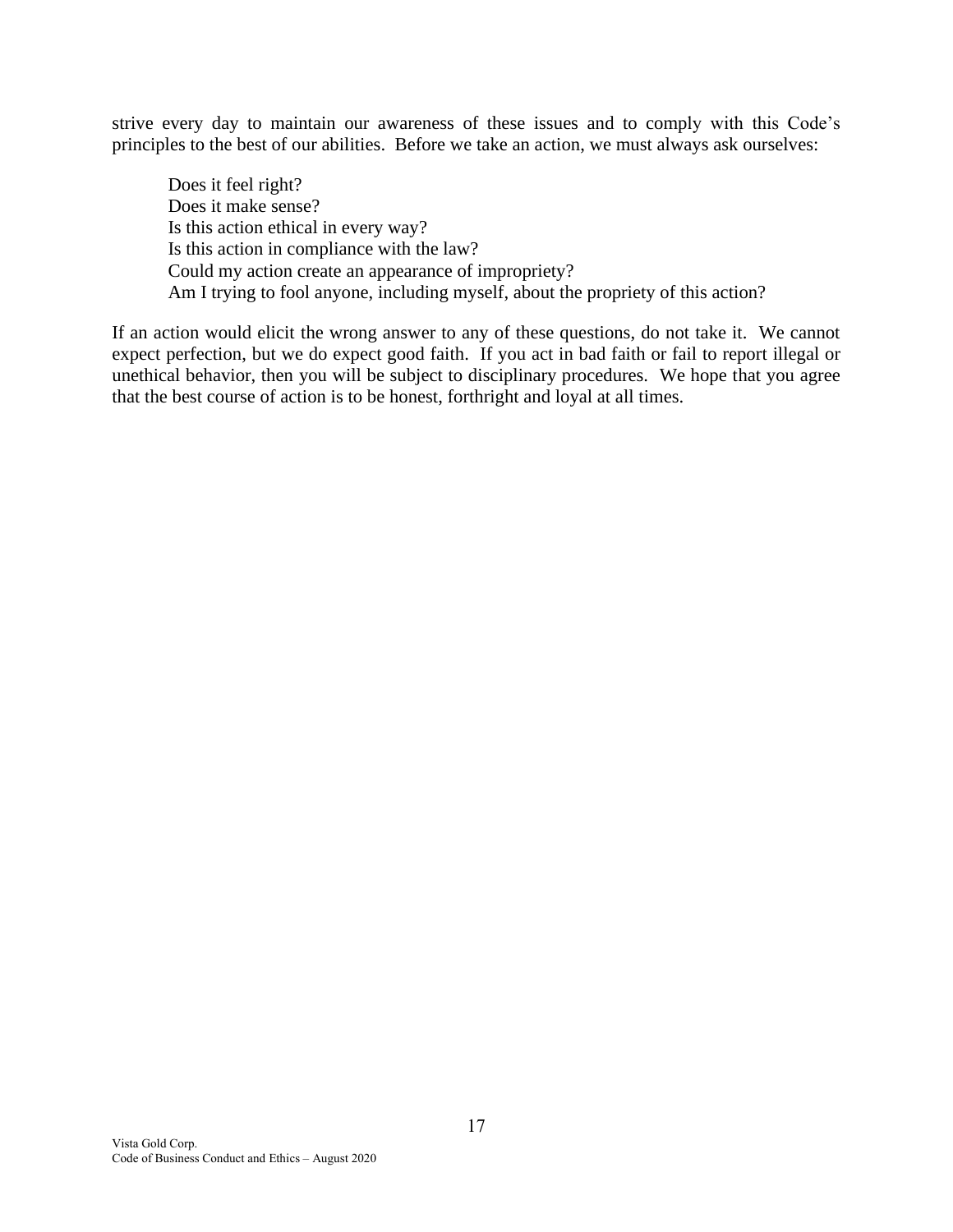# **APPENDIX A**

# **CERTIFICATE OF ETHICS FOR THE CHIEF EXECUTIVE OFFICER AND CHIEF FINANCIAL OFFICER**

In my role as Chief Executive Officer ("CEO") or Chief Financial Officer ("CFO") of Vista Gold Corp. (the "Company"), I have adhered to and advocated to the best of my knowledge and ability the following principles and responsibilities governing professional conduct and ethics:

- 1. Act with honesty and integrity, avoiding actual or apparent conflicts of interest in personal and professional relationships. A "conflict of interest" exists when an individual's private interests interfere or conflict in any way (or even appear to interfere or conflict) with the interests of the Company.
- 2. Provide constituents with information that is accurate, complete, objective, relevant, timely and understandable. If I am the CEO or CFO, I shall review the annual and quarterly reports before certifying and filing them with the SEC.
- 3. Comply with all applicable laws, rules and regulations of federal, state and local governments, and other appropriate private and public regulatory agencies.
- 4. Act in good faith, responsibly, with due care, competence and diligence, without misrepresenting material facts or allowing my independent judgment to be subordinated.
- 5. Respect the confidentiality of information acquired in the course of business except when authorized or otherwise legally obligated to disclose the information. I acknowledge that confidential information acquired in the course of business is not to be used for personal advantage.
- 6. Promote ethical behavior among employees at the Company and as a responsible partner with industry peers and associates.
- 7. Maintain control over and responsibly manage all assets and resources employed or entrusted to me by the Company.
- 8. Report illegal or unethical conduct by any director, officer or employee that has occurred, is occurring or may occur, including any potential violations of the Company's Code of Business Conduct and Ethics (the "Code"). Such report shall be made to the Corporate Governance and Nominating Committee of the Board of Directors and shall include conduct of a financial or non-financial nature.
- 9. Comply with the Code. I understand that if I violate any part of the Code, I will be subject to disciplinary action.

I understand that the Code is subject to all applicable laws, rules and regulations.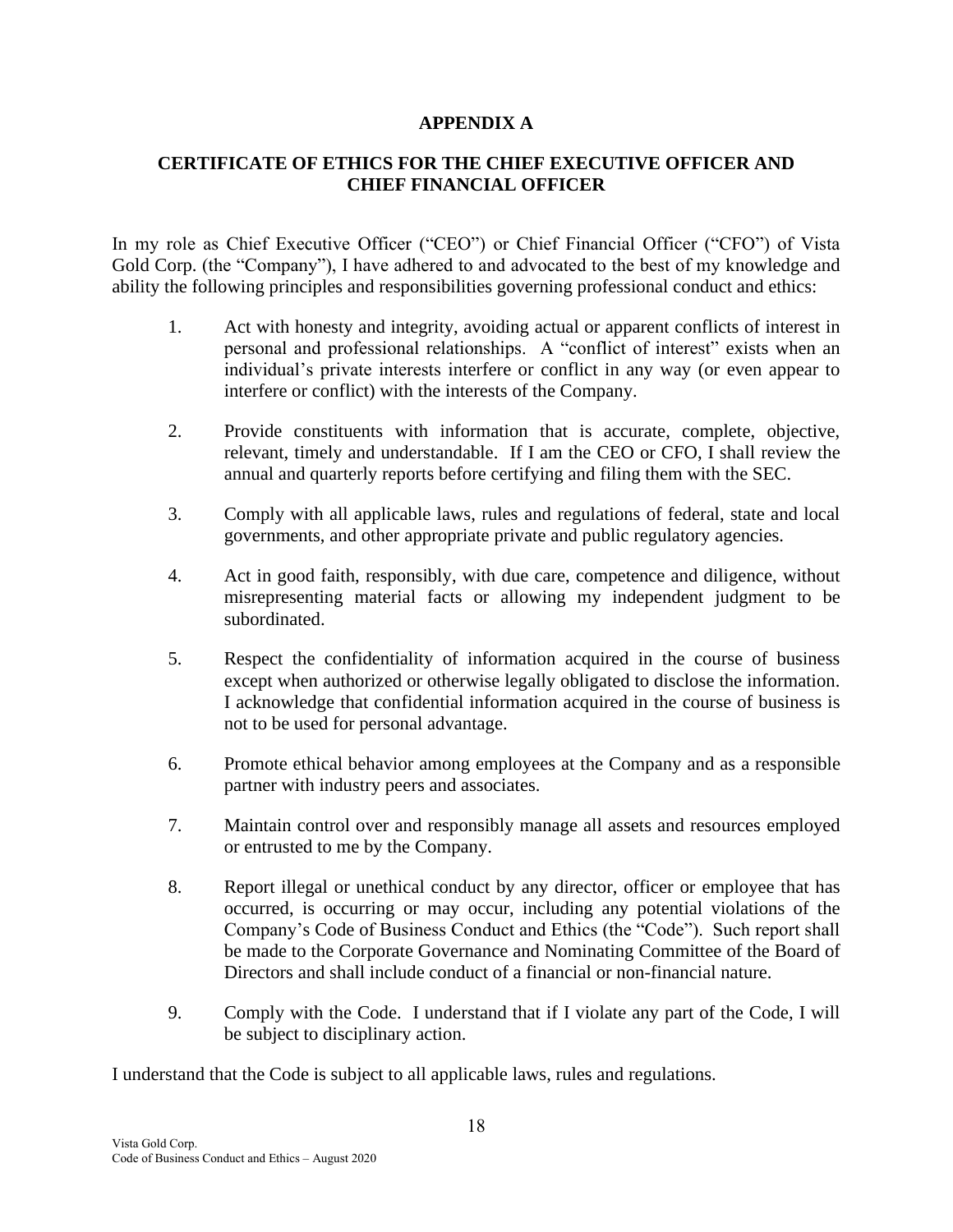I understand that there shall be no waiver of, modification of, or change to any part of the Code except by a vote of the Board of Directors or a designated board committee. In the event that a waiver of, modification of, or a change to the Code is granted, then the notice of the waiver, modification and/or change shall be posted on the Company's website within five business days of the Board of Directors' or designated board committee's vote or shall be disclosed otherwise as required by applicable law or NYSE American, Toronto Stock Exchange or United States Securities and Exchange Commission rules. Notices posted on the Company website shall remain there for a period of 12 months and shall be retained in the Company's files as required by law.

> */s/ Frederick H. Earnest* Frederick H. Earnest President and Chief Executive Officer

Dated this 18th day of August, 2021

*/s/ Douglas L. Tobler* Douglas L. Tobler Chief Financial Officer

Dated this 18th day of August, 2021